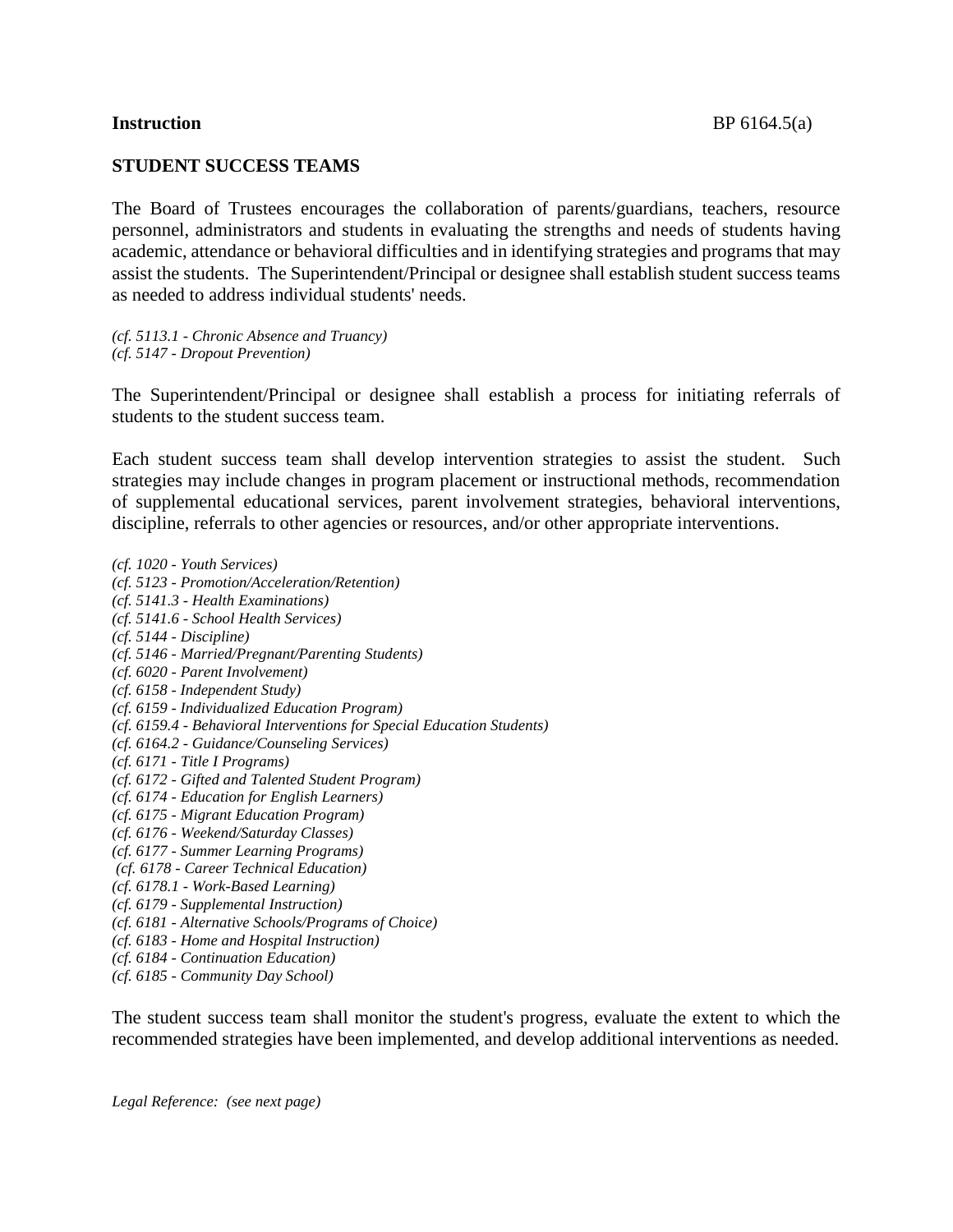### **STUDENT SUCCESS TEAMS** (continued)

*Legal Reference:*

*EDUCATION CODE 8800-8807 Healthy Start support services for children 48260-48273 Truancy 48400-48454 Continuation education 49600-49604 Educational counseling 51745-51749.3 Independent study programs 54400-54425 Programs for disadvantaged children 54440-54445 Migrant children WELFARE AND INSTITUTIONS CODE 4343-4352.5 Primary interventions program, mental health 18986.40-18986.46 Interagency children's services*

#### *Management Resources:*

*CDE PUBLICATIONS SB 65 School-Based Pupil Motivation and Maintenance Program Guidelines (2000-01 Edition), 2000 Student Success Teams: Supporting Teachers in General Education, 1997 CALIFORNIA DROPOUT PREVENTION NETWORK PUBLICATIONS SST: Student Success Teams, 2000 WEB SITES California Department of Education: http://www.cde.ca.gov/spbranch/ssp California Dropout Prevention Network: http://www.edualliance.org/cdpn National Dropout Prevention Center: http://www.dropoutprevention.org*

Policy **CUDDEBACK UNION ELEMENTARY SCHOOL DISTRICT** adopted: December 11, 2019 Carlotta, California